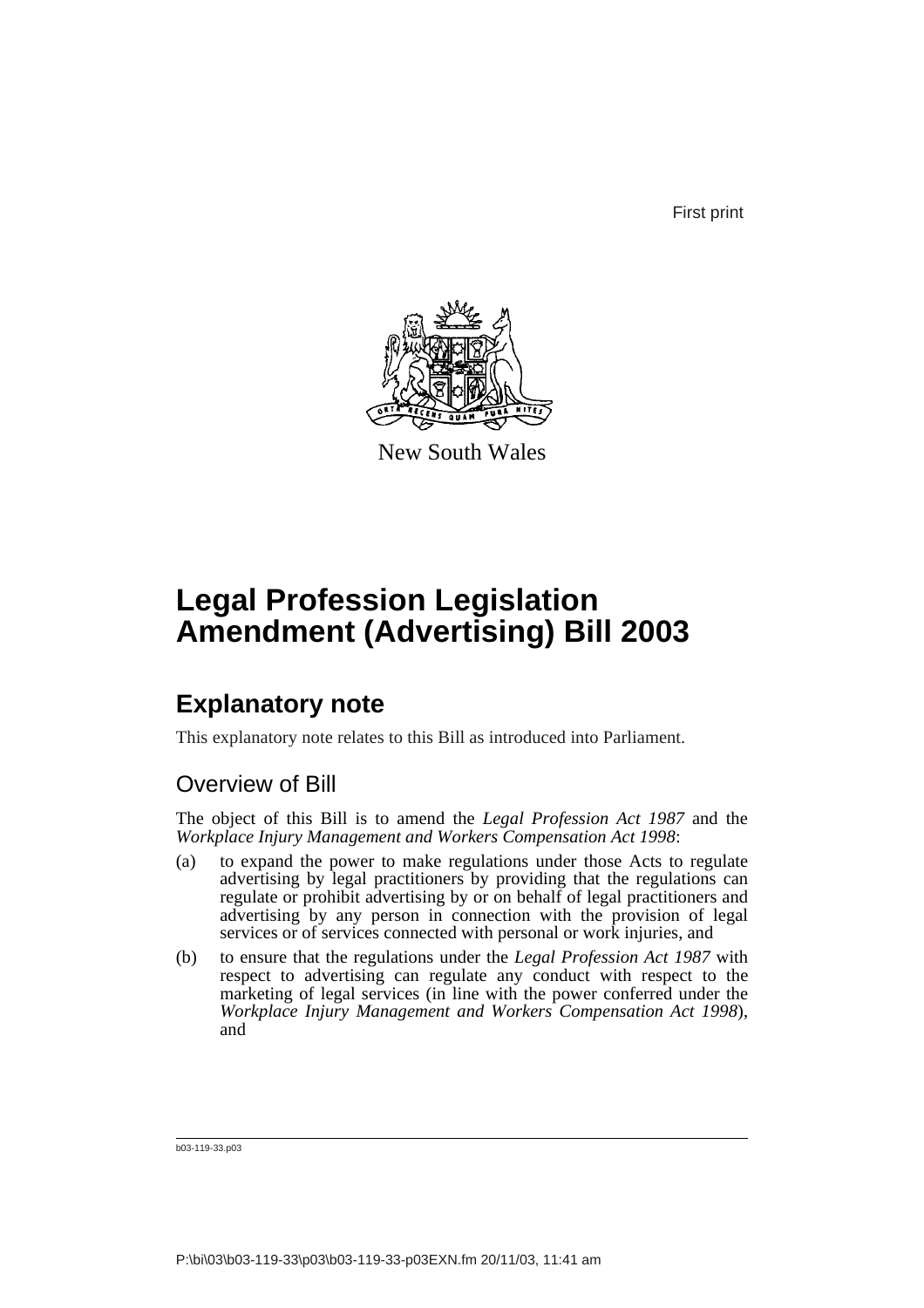Explanatory note

- (c) to increase the penalty that advertising regulations under the *Legal Profession Act 1987* can impose from 10 to 200 penalty units (that is, from \$1,100 to \$22,000) (in line with the maximum penalty applicable under the *Workplace Injury Management and Workers Compensation Act 1998*), and
- (d) to empower the Law Society Council (in the case of solicitors), the Bar Council (in the case of barristers) and the Legal Services Commissioner (in the case of solicitors or barristers) to apply to the Administrative Decisions Tribunal for a direction that a person cease advertising or other conduct considered to be in breach of the regulations (with a person who contravenes such a direction being guilty of an offence in addition to any offence in respect of the advertising or other conduct itself), and
- (e) to give the Minister administering the *Legal Profession Act 1987* and the Minister administering the *Workplace Injury Management and Workers Compensation Act 1998* the same power to issue a direction to any person to cease advertising or other conduct without the involvement of the Administrative Decisions Tribunal, and
- (f) to make consequential amendments.

### Outline of provisions

**Clause 1** sets out the name (also called the short title) of the proposed Act.

**Clause 2** provides for the commencement of the proposed Act on a day or days to be appointed by proclamation.

**Clause 3** is a formal provision that gives effect to the amendments to the *Legal Profession Act 1987* set out in Schedule 1.

**Clause 4** is a formal provision that gives effect to the amendments to the *Workplace Injury Management and Workers Compensation Act 1998* set out in Schedule 2.

**Schedules 1 and 2** contain the amendments outlined in the Overview.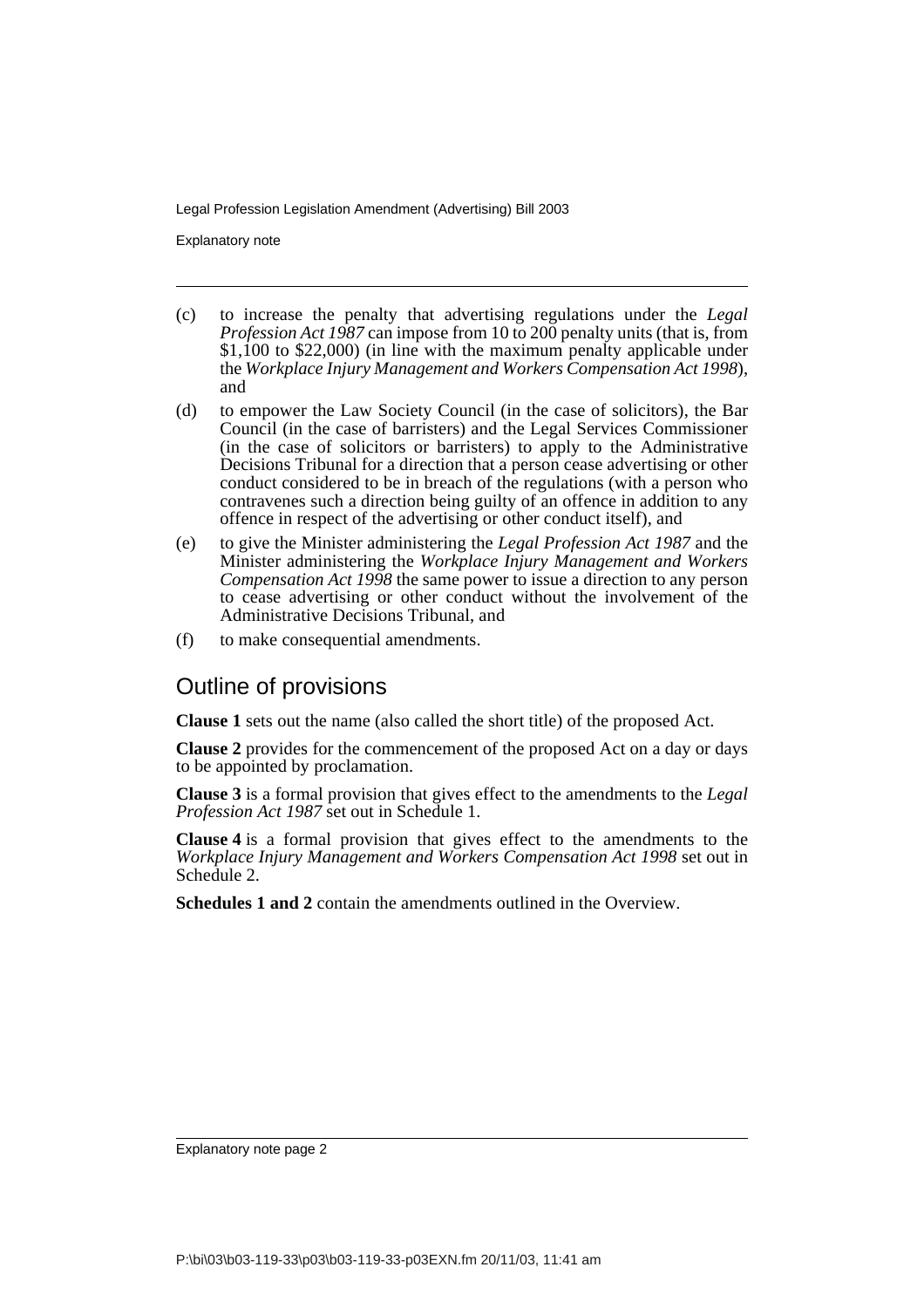First print



New South Wales

# **Legal Profession Legislation Amendment (Advertising) Bill 2003**

## **Contents**

|            |                                                                                     | Page           |
|------------|-------------------------------------------------------------------------------------|----------------|
|            | Name of Act                                                                         | $\overline{2}$ |
|            | Commencement                                                                        | 2              |
|            | Amendment of Legal Profession Act 1987 No 109<br>3                                  | 2              |
| 4          | Amendment of Workplace Injury Management and Workers<br>Compensation Act 1998 No 86 | 2              |
| Schedule 1 | Amendment of Legal Profession Act 1987                                              | 3              |
| Schedule 2 | Amendment of Workplace Injury Management and Workers<br>Compensation Act 1998       | ี              |

b03-119-33.p03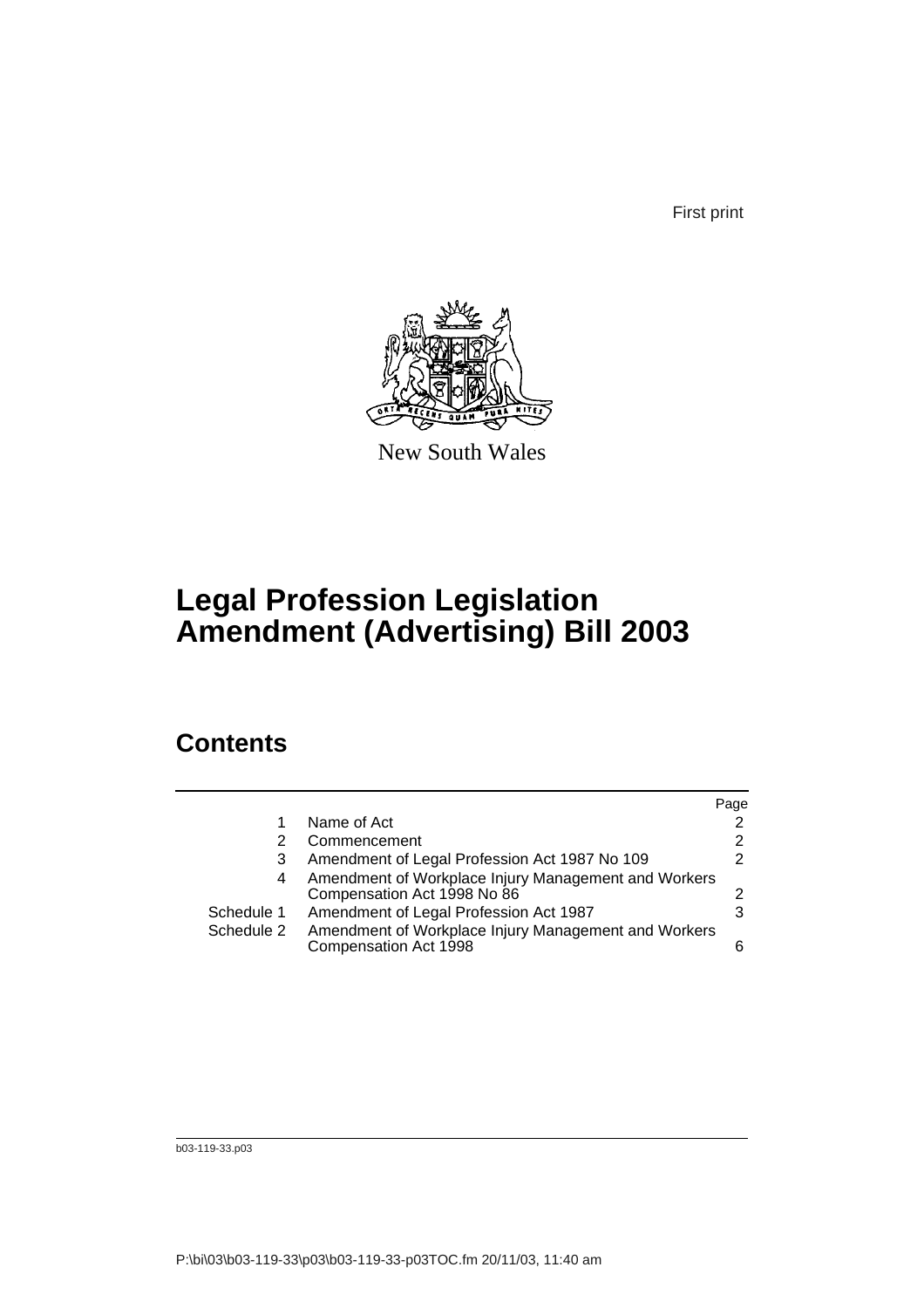

New South Wales

# **Legal Profession Legislation Amendment (Advertising) Bill 2003**

No , 2003

#### **A Bill for**

An Act to amend the *Legal Profession Act 1987* and the *Workplace Injury Management and Workers Compensation Act 1998* to make further provision with respect to legal advertising; and for other purposes.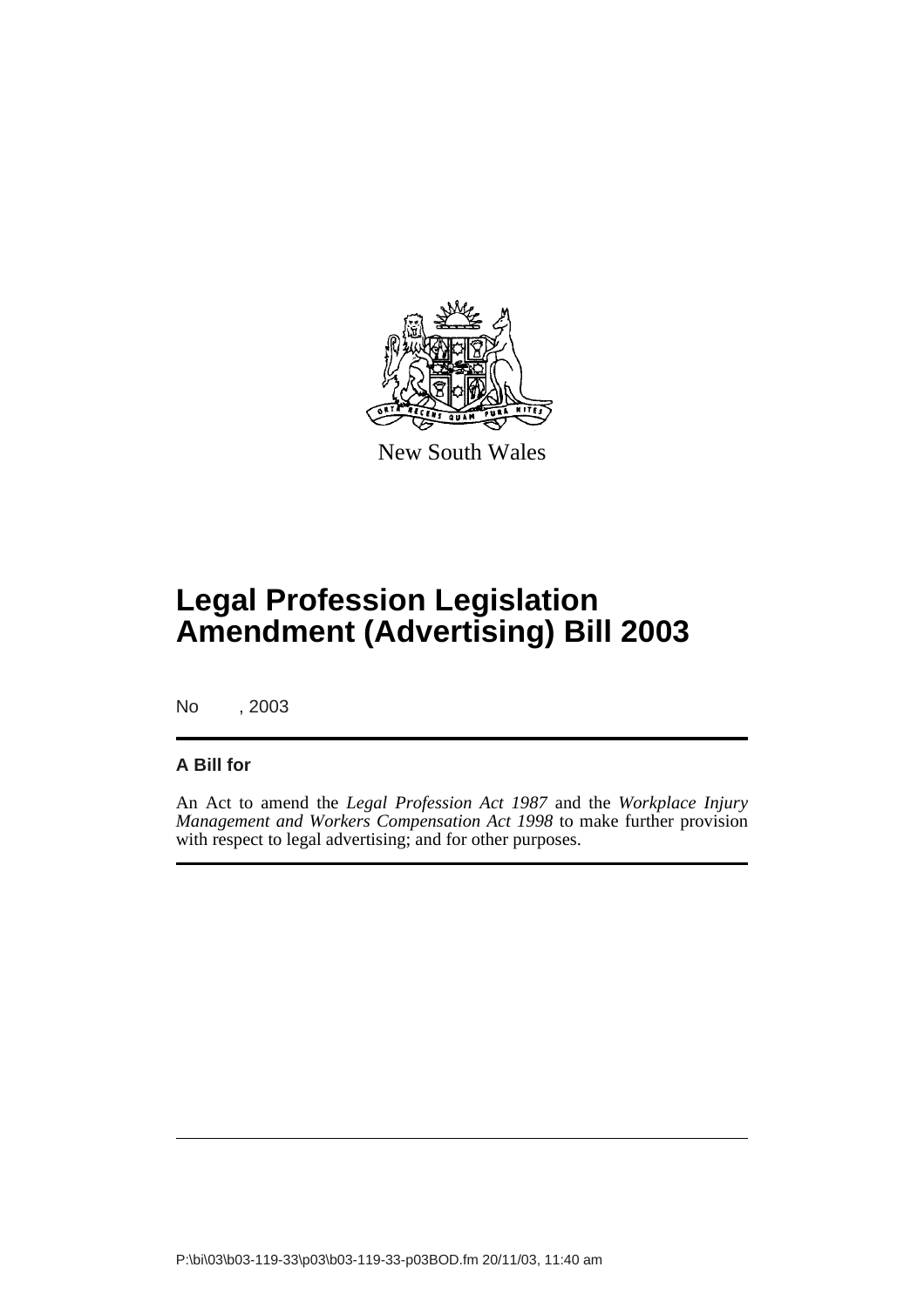|              | The Legislature of New South Wales enacts:                                                                | 1                   |
|--------------|-----------------------------------------------------------------------------------------------------------|---------------------|
| 1            | Name of Act                                                                                               | 2                   |
|              | This Act is the Legal Profession Legislation Amendment<br>$(Adverting)$ Act 2003.                         | 3<br>4              |
| $\mathbf{2}$ | <b>Commencement</b>                                                                                       | 5                   |
|              | This Act commences on a day or days to be appointed by<br>proclamation.                                   | 6<br>$\overline{7}$ |
| 3            | Amendment of Legal Profession Act 1987 No 109                                                             | 8                   |
|              | The <i>Legal Profession Act 1987</i> is amended as set out in Schedule 1.                                 | 9                   |
| 4            | Amendment of Workplace Injury Management and Workers<br><b>Compensation Act 1998 No 86</b>                | 10<br>11            |
|              | The Workplace Injury Management and Workers Compensation<br>Act 1998 is amended as set out in Schedule 2. | 12<br>13            |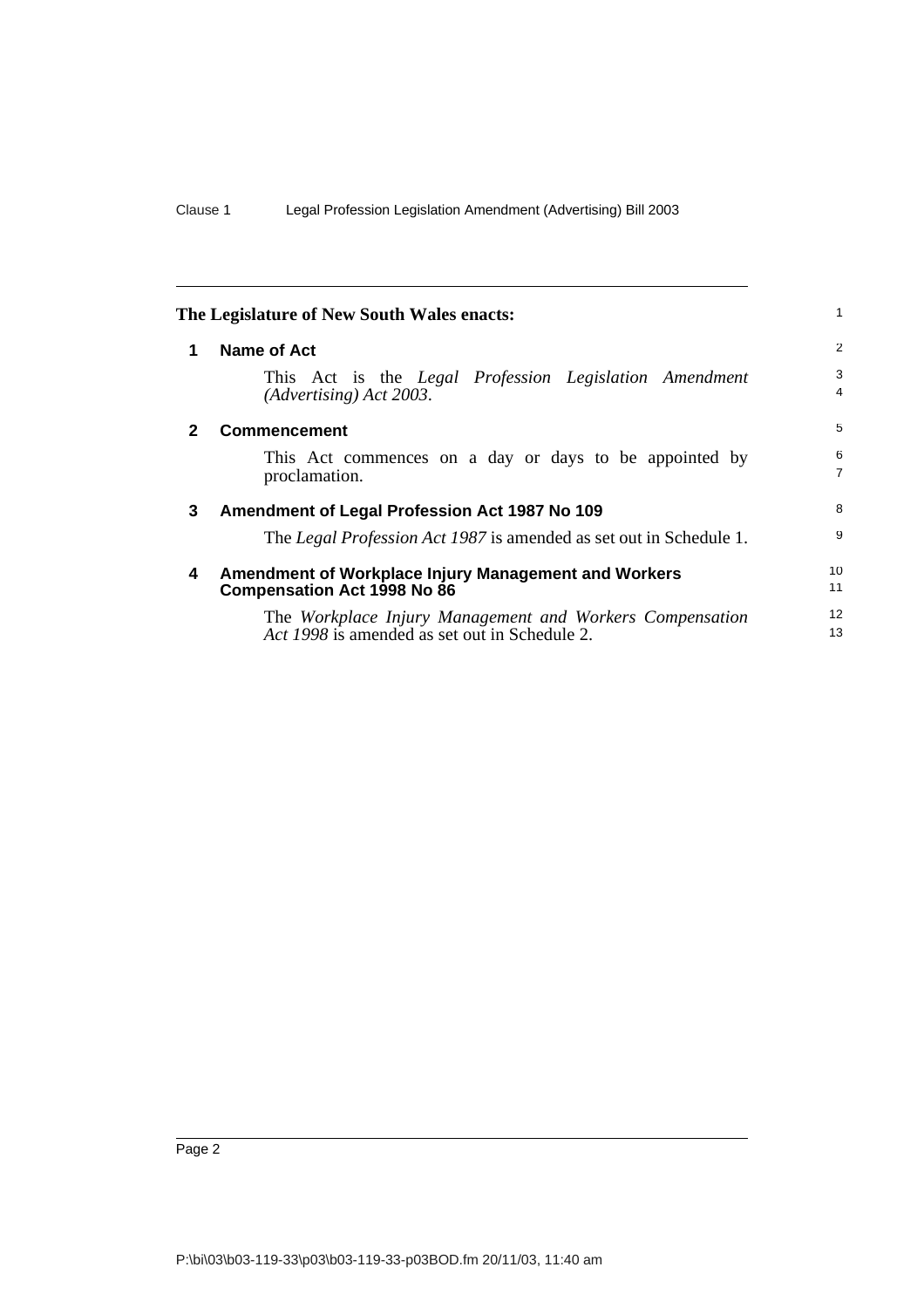Amendment of Legal Profession Act 1987 National Contract Contract Schedule 1

|       |      |                       |       | Schedule 1 Amendment of Legal Profession Act 1987<br>(Section 3)                                                                | $\mathbf{1}$<br>2 |
|-------|------|-----------------------|-------|---------------------------------------------------------------------------------------------------------------------------------|-------------------|
| $[1]$ |      |                       |       | <b>Section 38J Advertising</b>                                                                                                  | 3                 |
|       |      | in section $38J(1)$ . |       | Insert ", subject to any regulations under section 38JA" after "thinks fit"                                                     | 4<br>5            |
| [2]   |      | Section 38J (2)       |       |                                                                                                                                 | 6                 |
|       |      | Omit the following:   |       |                                                                                                                                 | $\overline{7}$    |
|       |      |                       |       | , or                                                                                                                            | 8                 |
|       |      |                       | (c)   | in contravention of any requirements of the regulations.                                                                        | 9                 |
| $[3]$ |      | <b>Section 38JA</b>   |       |                                                                                                                                 | 10                |
|       |      |                       |       | Insert after section 38J:                                                                                                       | 11                |
|       | 38JA |                       |       | Regulation of advertising and other marketing of services                                                                       | 12                |
|       |      | (1)                   |       | The regulations may make provision for or with respect to                                                                       | 13                |
|       |      |                       |       | regulating or prohibiting conduct by any person that relates to                                                                 | 14                |
|       |      |                       |       | the marketing of legal services, including (without limitation)<br>regulating or prohibiting any of the following:              | 15<br>16          |
|       |      |                       | (a)   | advertising by a barrister or solicitor,                                                                                        | 17                |
|       |      |                       | (b)   | advertising by any person for or on behalf of a barrister<br>or solicitor,                                                      | 18<br>19          |
|       |      |                       | (c)   | advertising by any person in connection with the<br>provision of legal services,                                                | 20<br>21          |
|       |      |                       | (d)   | advertising by any person of services connected with<br>personal injury.                                                        | 22<br>23          |
|       |      | (2)                   |       | The regulations under this section may create an offence<br>punishable by a penalty not exceeding 200 penalty units.            | 24<br>25          |
|       |      | (3)                   | that: | The Minister may direct a person in writing not to engage in<br>conduct described in the direction if the Minister is satisfied | 26<br>27<br>28    |
|       |      |                       | (a)   | the conduct contravenes the regulations under this<br>section, and                                                              | 29<br>30          |
|       |      |                       | (b)   | the person has been engaging in conduct of that or a<br>similar kind.                                                           | 31<br>32          |

Page 3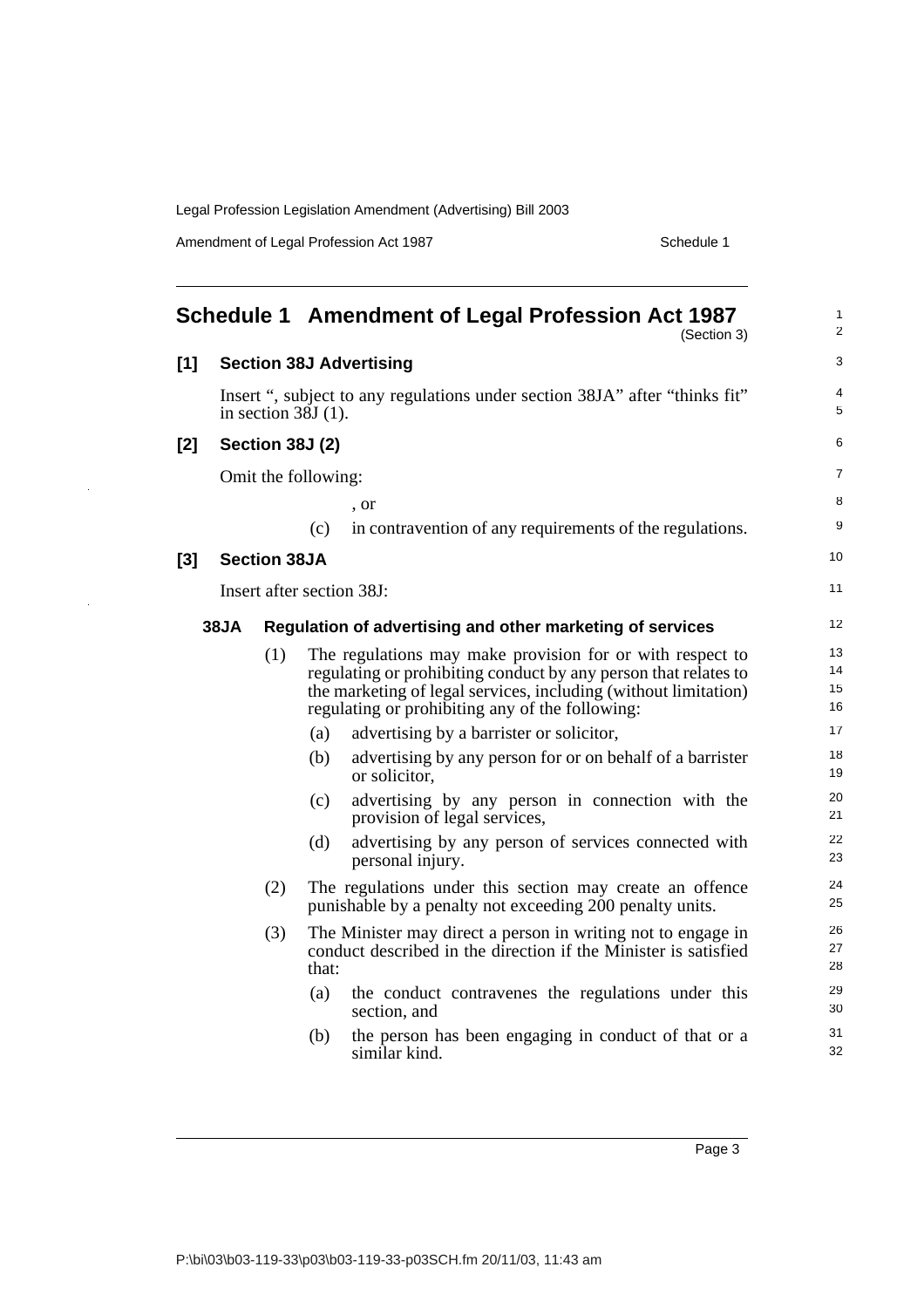Schedule 1 Amendment of Legal Profession Act 1987

| (4) | satisfied that: | The Administrative Decisions Tribunal may, on application<br>made under subsection (5), direct a barrister or solicitor not to<br>engage in conduct described in the direction if the Tribunal is                                                                                                                                                                                                                                                                                     | $\mathbf 1$<br>$\overline{a}$<br>3<br>$\overline{\mathcal{L}}$ |
|-----|-----------------|---------------------------------------------------------------------------------------------------------------------------------------------------------------------------------------------------------------------------------------------------------------------------------------------------------------------------------------------------------------------------------------------------------------------------------------------------------------------------------------|----------------------------------------------------------------|
|     | (a)             | the conduct contravenes the regulations under this<br>section or the regulations under section 142 of the<br>Injury Management and Workers<br>Workplace<br>Compensation Act 1998, and                                                                                                                                                                                                                                                                                                 | 5<br>6<br>$\overline{7}$<br>8                                  |
|     | (b)             | the barrister or solicitor has been engaging in conduct<br>of that or a similar kind.                                                                                                                                                                                                                                                                                                                                                                                                 | 9<br>10                                                        |
| (5) |                 | An application to the Administrative Decisions Tribunal may<br>be made under this section by:                                                                                                                                                                                                                                                                                                                                                                                         | 11<br>12                                                       |
|     | (a)             | in the case of a barrister—the Bar Council, or                                                                                                                                                                                                                                                                                                                                                                                                                                        | 13                                                             |
|     | (b)             | in the case of a solicitor—the Law Society Council, or                                                                                                                                                                                                                                                                                                                                                                                                                                | 14                                                             |
|     | (c)             | the Commissioner.                                                                                                                                                                                                                                                                                                                                                                                                                                                                     | 15                                                             |
| (6) |                 | The Administrative Decisions Tribunal cannot deal with an<br>application for a direction with respect to conduct that is the<br>subject of a direction by the Minister under this section or<br>under section 142 of the Workplace Injury Management and<br>Workers Compensation Act 1998. Any such Ministerial<br>direction may be given with respect to any conduct even if<br>proceedings are pending in, or have been dealt with by, the<br>Tribunal with respect to the conduct. | 16<br>17<br>18<br>19<br>20<br>21<br>22<br>23                   |
| (7) |                 | The following applies in connection with proceedings before<br>the Administrative Decisions Tribunal under this section:                                                                                                                                                                                                                                                                                                                                                              | 24<br>25                                                       |
|     | (a)             | the parties to the proceedings are the applicant and the<br>person to whom the direction is proposed to be given,                                                                                                                                                                                                                                                                                                                                                                     | 26<br>27                                                       |
|     | (b)             | the matter is to be allocated to the Legal Services<br>Division of the Tribunal,                                                                                                                                                                                                                                                                                                                                                                                                      | 28<br>29                                                       |
|     | (c)             | the Tribunal is to conduct an initial ex-parte hearing for<br>the purposes of determining whether to issue a direction<br>pending the final determination of the matter.                                                                                                                                                                                                                                                                                                              | 30<br>31<br>32                                                 |
| (8) |                 | A person who contravenes a direction under this section is<br>guilty of an offence.                                                                                                                                                                                                                                                                                                                                                                                                   | 33<br>34                                                       |
|     |                 | Maximum penalty: 200 penalty units.                                                                                                                                                                                                                                                                                                                                                                                                                                                   | 35                                                             |
|     |                 |                                                                                                                                                                                                                                                                                                                                                                                                                                                                                       |                                                                |

Page 4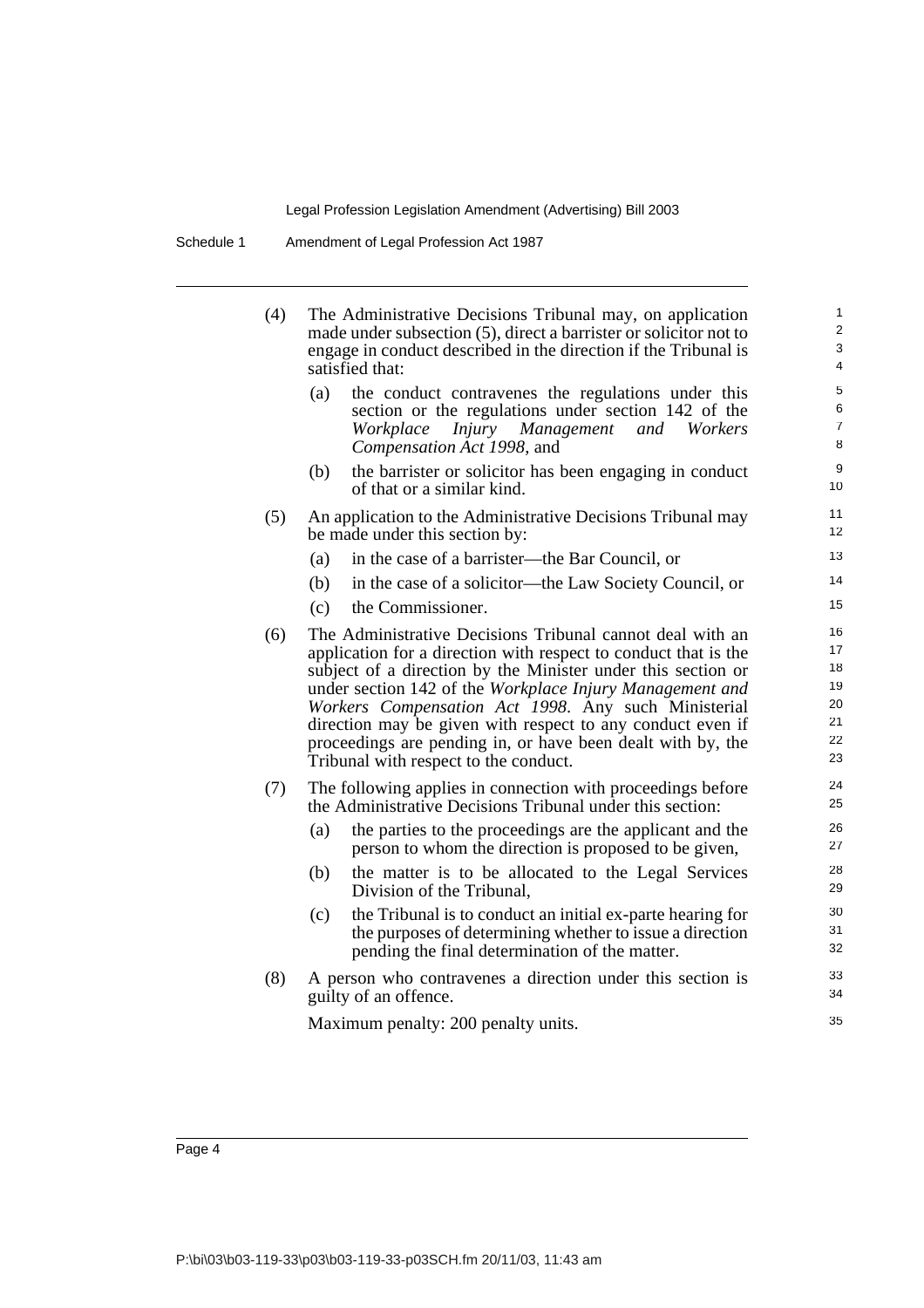Amendment of Legal Profession Act 1987 National Contract Contract Schedule 1

|     | (9)  | A barrister or solicitor is guilty of professional misconduct if<br>the barrister or solicitor:                                                                                                                                                             | $\mathbf{1}$<br>2             |
|-----|------|-------------------------------------------------------------------------------------------------------------------------------------------------------------------------------------------------------------------------------------------------------------|-------------------------------|
|     |      | contravenes a direction under this section or under<br>(a)<br>section 142 of the Workplace Injury Management and<br>Workers Compensation Act 1998, or                                                                                                       | 3<br>4<br>5                   |
|     |      | contravenes a regulation under this section (or under<br>(b)<br>section 142 of that Act), but only if the regulation<br>declares<br>the<br>contravention<br>professional<br>be<br>to<br>misconduct.                                                         | 6<br>$\overline{7}$<br>8<br>9 |
|     | (10) | The Minister is not required, before giving a direction under<br>this section, to notify the person to whom the direction is<br>given or any other person who may be affected by the<br>direction.                                                          | 10<br>11<br>12<br>13          |
|     | (11) | A direction under this section may be amended or revoked.                                                                                                                                                                                                   | 14                            |
|     | (12) | Payments are to be made from the Public Purpose Fund for<br>the purposes of meeting the costs and expenses of a Council<br>or the Commissioner in exercising functions under this<br>section (including the prosecution of offences under this<br>section). | 15<br>16<br>17<br>18<br>19    |
|     | (13) | In this section:                                                                                                                                                                                                                                            | 20                            |
|     |      | <i>personal injury</i> includes pre-natal injury, impairment of a<br>person's physical or mental condition or a disease.                                                                                                                                    | 21<br>22                      |
| [4] |      | <b>Section 38K Specialisation</b>                                                                                                                                                                                                                           | 23                            |
|     |      | Omit "A barrister or solicitor may advertise or hold himself or herself out<br>as being a specialist or as offering specialist services, but only if the<br>barrister or solicitor:" from section 38K (1).                                                  | 24<br>25<br>26                |
|     |      | Insert instead "A barrister or solicitor must not advertise or hold himself<br>or herself out as being a specialist or as offering specialist services, unless<br>the barrister or solicitor:".                                                             | 27<br>28<br>29                |

Page 5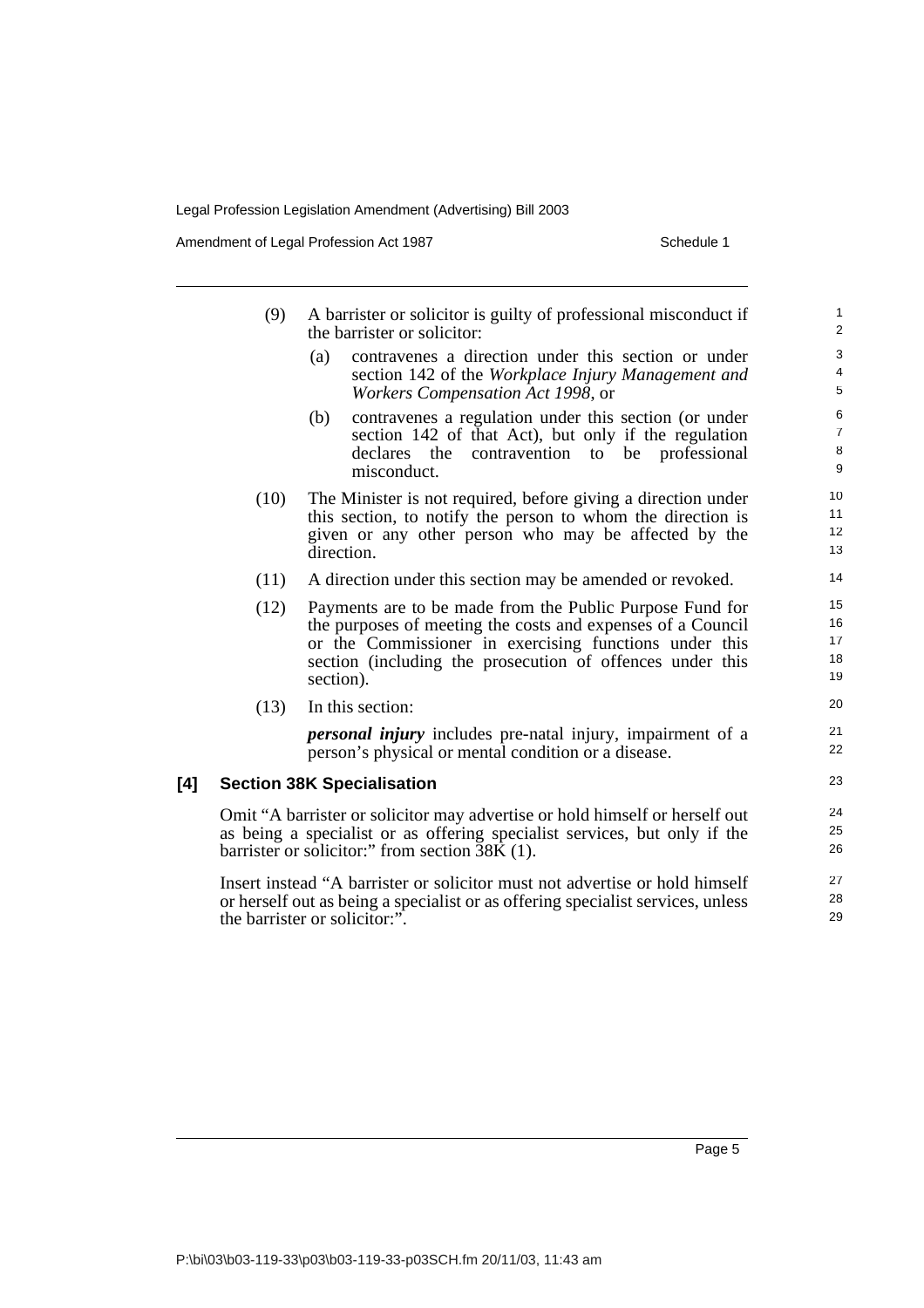Schedule 2 Amendment of Workplace Injury Management and Workers Compensation Act 1998

### **Schedule 2 Amendment of Workplace Injury Management and Workers Compensation Act 1998**

(Section 4)

#### **[1] Section 142 Regulation of advertising**

Omit section 142 (1). Insert instead:

- (1) The regulations may make provision for or with respect to regulating or prohibiting conduct by any person that relates to the marketing of services to be provided by a lawyer or agent in connection with claims for compensation under this Act or claims for work injury damages, including (without limitation) regulating or prohibiting any of the following:
	- (a) advertising by a lawyer or agent,
	- (b) advertising by any person for or on behalf of a lawyer or agent,
	- (c) advertising by any person in connection with the provision of those services,
	- (d) advertising by any person of services connected with injuries.

#### **[2] Section 142 (4)–(7)**

Insert after section 142 (3):

- (4) The Minister may direct a person in writing not to engage in conduct described in the direction if the Minister is satisfied that:
	- (a) the conduct contravenes the regulations under this section, and
	- (b) the person has been engaged in conduct of that or a similar kind.
- (5) A person who contravenes a direction under this section is guilty of an offence.

Maximum penalty: 200 penalty units.